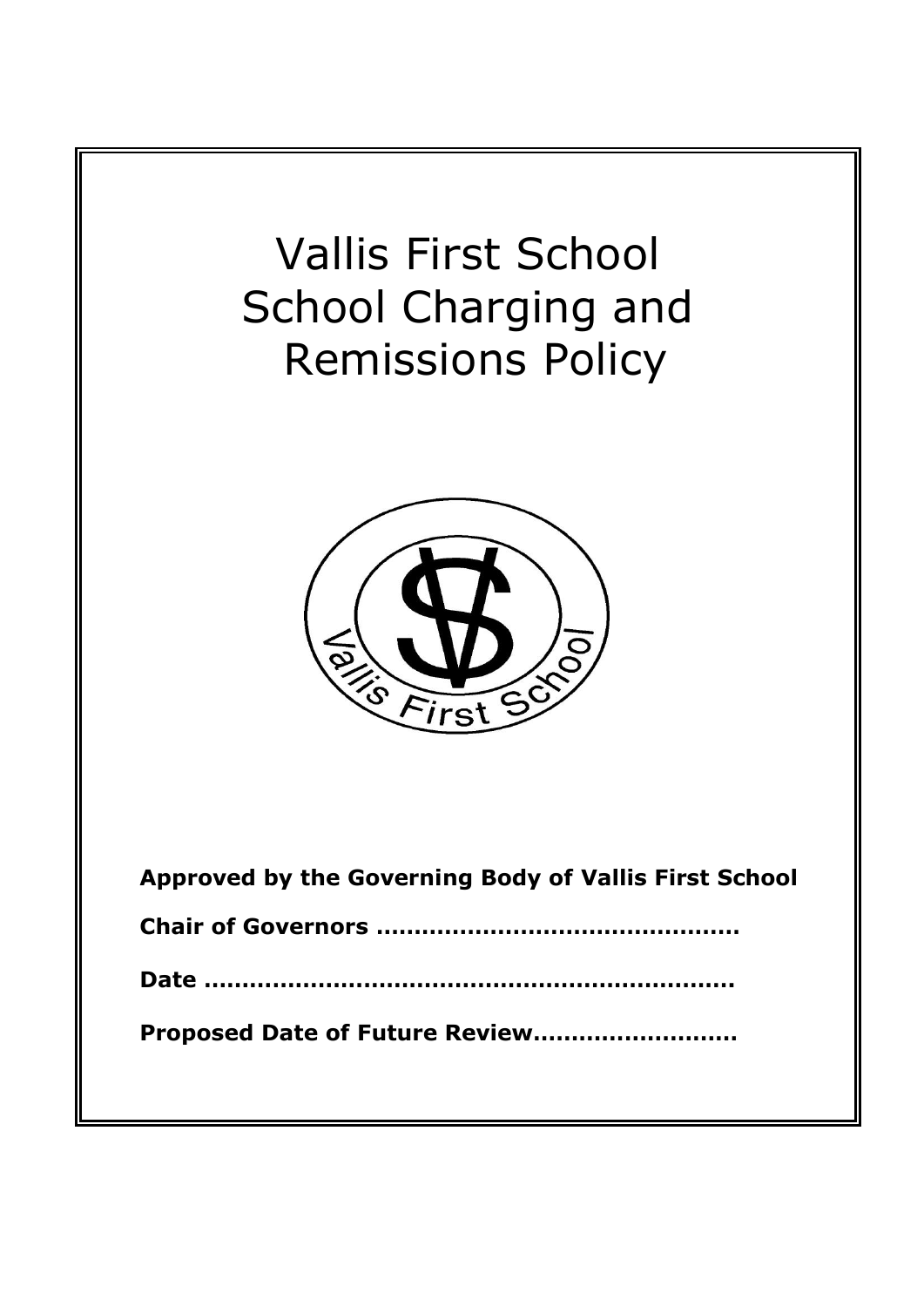# **CHARGING AND REMISSIONS POLICY**

# Purpose of Policy

We believe that all our pupils should have an equal opportunity to benefit from school activities and visits (curricular and extra curricular) independent of their parents' financial means. This charging and remissions policy describes how we will do our best to ensure a good range of visits and activities is offered at the same time, try to minimise the financial barriers which may prevent some pupils taking full advantage of the opportunities.

### Relationship to other policies

The policy compliments the school's equality policy, curriculum policy, finance policy, educational visits policy and the teaching and learning policy.

### Roles and responsibilities of headteacher, other staff and governors

The headteacher, staff and governors will ensure that the following applies:

- **1.** *No charges will be made for*
	- Education provided during school hours (including the supply of any materials, books, instruments or other equipment)
	- Education provided outside school hours if it is part of the National Curriculum, or part of a syllabus for a prescribed public examination that the pupil is being prepared for at the school, or part of the school's basic curriculum for religious education.
	- Tuition for pupils learning to play musical instruments (or singing) if the tuition is required as part of the National Curriculum.
	- Education provided on any trip that takes place during school hours. However, Governors have agreed that Voluntary Contributions may be requested.
	- Education provided on any trip that takes place outside school hours if it is part of the National Curriculum or part of the school's basic curriculum for religious education.
	- Supply teachers to cover for those teachers who are absent from school accompanying pupils on a residential trip.
	- Transport provided in connection with an educational trip. However, Governors have agreed that Voluntary Contributions may be requested.
- **2.** *Activities for which charges may be made*
	- Activities outside school hours Non-residential activities (other than those listed in 1 above), which take place outside school hours, but only if the majority of the time spent on that activity takes place outside school hours (time spent on travel counts in this calculation if the travel itself occurs during school hours).